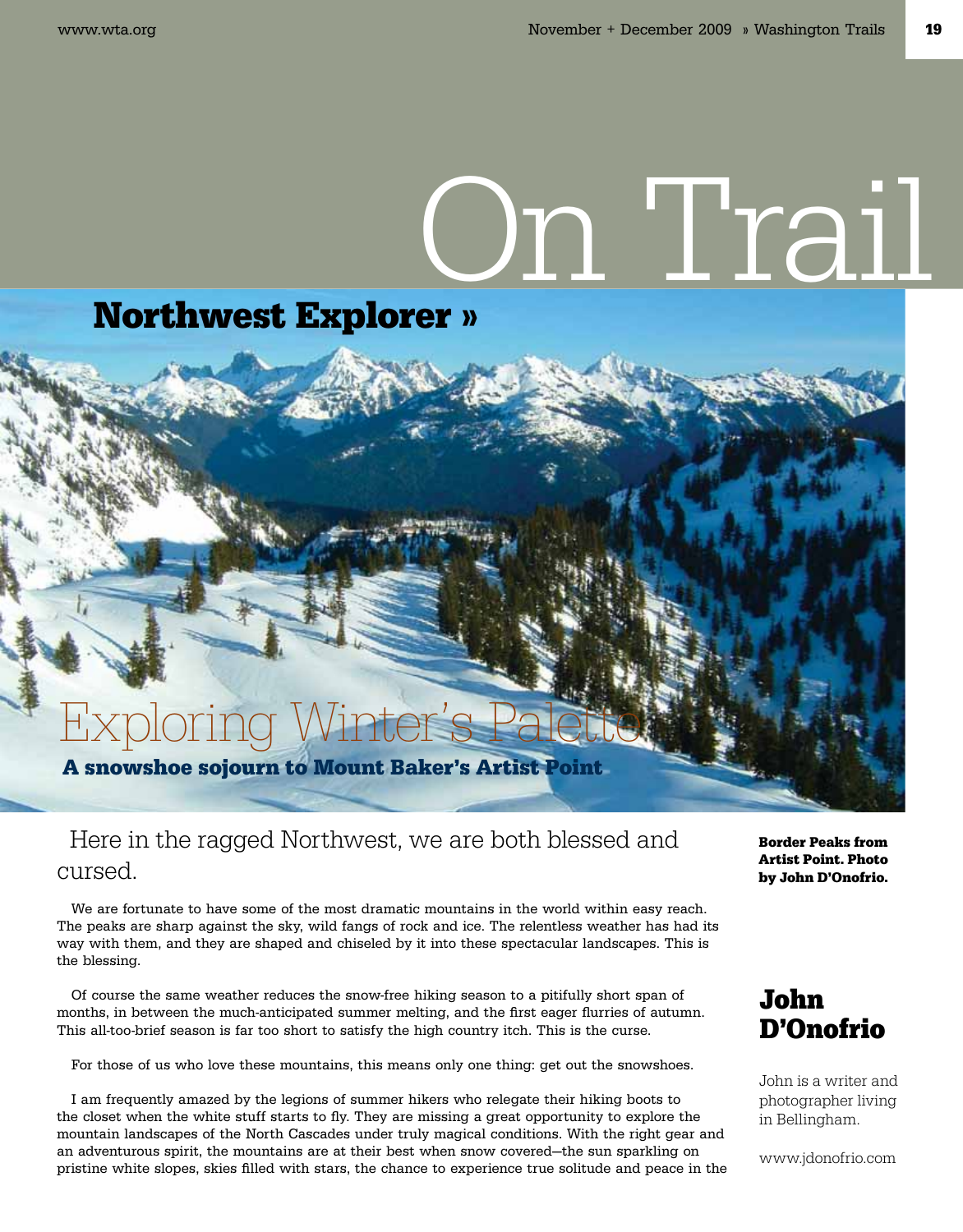#### Avalanches

Before any trip on snow, you need to check the avalanche report, in addition to checking the weather forecast.

Here are a few local resources you can turn to for more information about avalanches and safe travel on snow in the Northwest.

Friends of the Northwest Weather and Avalanche Center www.avalanchenw. org

The Mountaineers www.mountaineers.org

Northwest Weather and Avalanche **Center** 

www.nwac.us

Washington Alpine Club www.wacweb.org

#### Northwest Explorer articles

describe backpacking trips in the Northwest and beyond. Want to write about your trip? E-mail editor@ wta.org.



empty backcountry.

Although avalanche hazards restrict access in many areas of the North Cascades in the depths of winter, there are plenty of glorious destinations to explore in your snowshoes, ranging from casual afternoon strolls to multiday adventures. One of the very best easilyattained locations is found on a high ridge between Mount Baker and Mount Shuksan, officially known as Kulshan Ridge but widely referred to as Artist Point.

My wife, Susan and I had been planning an overnight visit to Artist Point for several weeks, hoping for good weather, low avalanche danger and fresh snow. Today we have all three: the weather forecast is promising, avalanche danger is low and a light snowfall has deposited soft powder on the slopes. Perfect conditions for an evening spent amongst the Mountain Gods.

Artist Point's proximity to the Mount Baker Highway (kept clear in winter to facilitate access to the Mount Baker Ski Area) and wildly scenic setting make it an ideal location for a winter sojourn, either for a satisfying day trip or—even better—a spectacular overnighter. Greeting the winter dawn from Kulshan Ridge has become an annual tradition for me, and I've seen the crystal-clear morning sun sparkle on chorus lines of peaks and also hunkered amongst gnarled trees in wind-whipped blizzards.

The route is straightforward and easy—about 3 miles and 1,100 feet from parking lot to paradise. We drive the Mount Baker Highway to the upper lodge at the Mount Baker Ski area, park in the lot and head south towards Table Mountain up the ski runs.

We shoulder our packs and start up through the busy ski area beneath cobalt blue skies. The journey that will eventually take us to the stillness and silence of the heart of winter begins, perversely enough, in the Mardi Gras atmosphere of the ski area, and we slowly climb through the hustle and bustle. Skiers and boarders whistle past us every few seconds. We are salmon, swimming upstream against the current of Gore-Tex, fleece and iPods.

The route steepens as we climb to the boundary of the ski area. A sign warns us that we're on our own now, which is the way we like it. The way to Artist Point generally avoids avalanche slopes, although fatal avalanches have occurred beneath Huntoon Point (the high point on the ridge) in the past. The trick is to head straight up the steep slope above Austin Pass rather than following the route of the summer road around a switchback. And of course to be somewhere else when the avalanche danger is high. Like your hot tub.

So up we go, leaving the noise and frenetic activity of the ski area behind us. We ascend to the wonderland of Austin Pass with its milliondollar view of Shuksan rearing up into the sky above the Swift Creek Valley. A good place to shrug off the pack, eat some cashews and contemplate our good fortune.

Onward and upward! The going is easier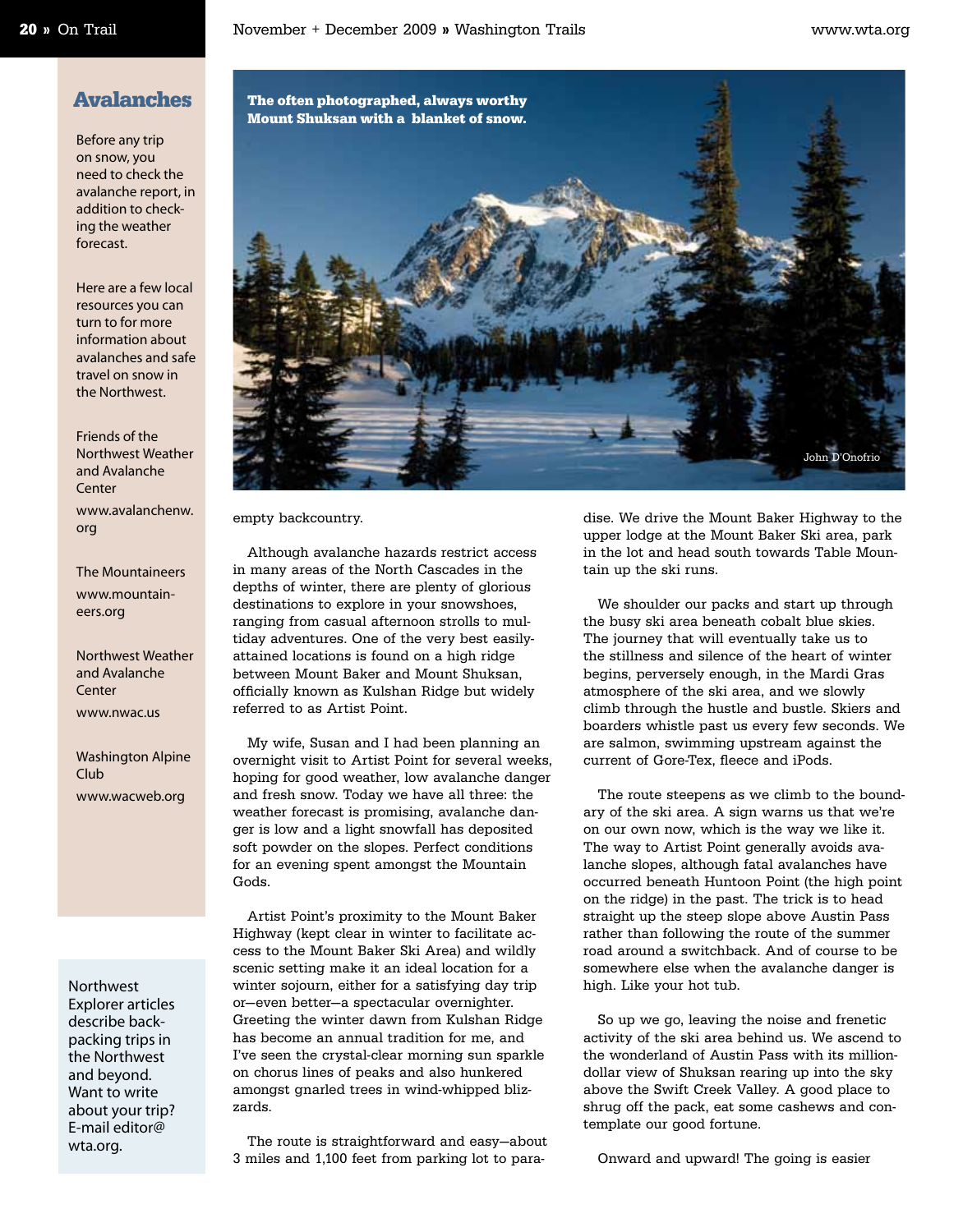here, on a well-established and well-compacted trail through picturesque snow-plastered trees and past rock faces displaying complex curtains of ice. We come to the aforementioned last big switchback below Artist Point and veer off the road, heading straight up the steep hill to avoid the potential avalanche slope below Huntoon Point. It's a stiff but short climb, and before long we find ourselves atop the slender ridge at the ever so aptly named Artist Point. Here is the marquee view of the magnificent North Cascades. Close at hand, Shuksan's snow-plastered face rises like a vision of alpine grandeur. Beyond it, the great Border Peaks crowd the northern horizon. But the undisputed lord of this high country wonderland is Mount Baker, its mammoth ice cone filling the southwestern sky.

The thing to do now is to maneuver the elegant bumps and grinds of the ridge upwards in search of a suitable place to spend the evening. We follow the well-stomped trail between precipitous drops on both sides, past isolated stands of lonely trees. We stop and drop our voluminous packs at the base of the final upward thrust of Huntoon Point. A few gnarled trees offer some (scant) shelter, should the wind come up.

With my snowshoes I stomp down a rectangle of snow on the reasonably flat ridge crest, and we pitch the tent so that we'll have a view of Shuksan in the morning. Wielding our trusty avalanche shovels we carve ourselves a dinette set—table and chairs—in the snow. We shovel some snow into the pot to melt on the stove for drinking water. The sun drops low in the western sky and aside from the hissing of the stove, a profound silence settles over the high country. We have the ridge to ourselves.

As the sun makes its exit below the horizon, the face of Shuksan is illuminated with rosy alpenglow. To the north the Border Peaks are silhouetted against the darkening sky. We eat a fine dinner beneath a sky bristling with stars and linger over cups of hot tea. The air is totally still. We find ourselves whispering.

For those of us who love the sanctuary of the mountains, a winter's night is the stuff that dreams are made of. Solitude, silence, a sky so clear that the Milky Way seems in danger of spilling over. The hushed white world seems so remote from the busy lives we lead down in the lowlands.

Dinner eaten, we relax on our snow loungers, exchanging stories and watching the stars. In our numerous layers of polypro, fleece and Gore-Tex, we're warm and comfortable. Life is very good indeed here on Kulshan Ridge.  $\blacklozenge$ 



Pausing on the ascent to Artist Point to enjoy the winter spectacle. Photo by John D'Onofrio.

**No** We are salmon, swimming upstream against the current of Gore-Tex, fleece and iPods. 77  $\frac{1}{\text{salm}}$ 



Capturing patterns in the snow, Kulshan Ridge in winter. Photo by John D'Onofrio.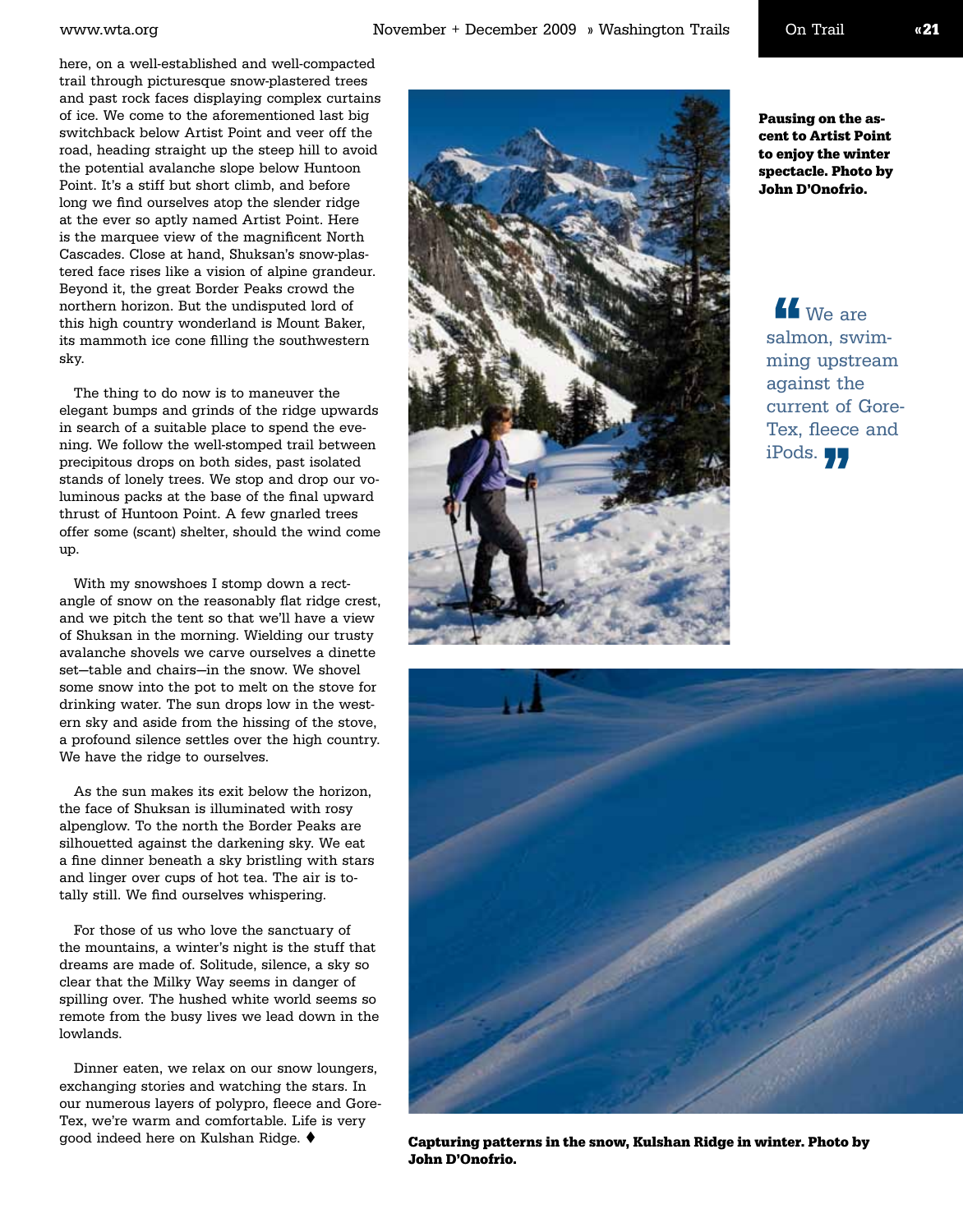#### More Destinations Near Mount Baker

**Hannegan Road –** Trailhead elevation: 2,000 feet. Located 13.1 miles east of Glacier and 0.5 mile before the Salmon Ridge Cross-Country Ski Area, the Hannegan Road climbs safely for 3.5 miles, gaining 1,100 feet. This easy, accesible trail offers great views of the Nooksack River and Mount Shuksan. The first mile is an easy grade, then the road steepens for the last two miles. Beyond this point, significant avalanche hazards exist and travel is not recommended.

**Twin Lakes Road** – Trailhead elevation: 2,000 feet. Located 12.7 miles east of Glacier at the Shuksan Maintenance Shed, the Twin Lakes Road is 7 miles long with elevation gain up to 3,000 feet. Park along the side of the road (not in the maintenance yard). A steep uphill climb to a magnificent area, the route ends three miles before Twin Lakes, where an extremely dangerous avalanche area is encountered. The road is closed to snowmobiles.

**Glacier Creek Road –** Trailhead elevation: 1,000 feet. Located 0.7 mile east of the Glacier Public Service Center just inside the forest boundary, the Glacier Creek Road is 8.5 miles long (measured from the Thompson Creek Bridge) and gains 3,000 feet. Park along the road at snow line. One avalanche path crosses the road and runs occasionally. Although it is popular with snowmobilers, this route provides access to a variety of beautiful locales, including the Heliotrope Ridge Trail which is off-limits to machines. Visit midweek or at the beginning or end of the season.

**Wells Creek Road –** Trailhead elevation: 1,800 feet. Located 7.1 miles east of Glacier at the Nooksack Falls turnoff, the Wells Creek Road is 12 miles long, gaining up to 2,800 feet. Park on the highway or at the falls (a de rigueur side trip). The road crosses a frequent avalanche area 3 miles in. Closed to vehicles and snowmobiles at Nooksack Falls from November 1 to July 1, this road offers midwinter solitude and wildlife watching. Snow can be spotty due to the low elevation, but when the snowline is sufficiently low, the scenery and camping are great.

**Deadhorse Road –** Trailhead elevation: 1,000 feet. Located at the beginning of the Glacier Creek Road (#39), the Deadhorse Road climbs for 14 miles, gaining 3,000 feet. Park along the side of the road at snow line. A fairly level route along the Nooksack River leads into a long gradual uphill climb to the Skyline Divide at 13 miles. Skyline Divide (best done in early season, when you can drive much of the road) offers wide-open bowls and grand views. The lower sections of Deadhorse can offer great snowshoeing and skiing along the river but adequate snow pack at this elevation has been rare in recent years.

**White Salmon Road –** Trailhead elevation: 3,000 feet. Located at a switchback on the Mount Baker Highway, 18 miles east of Glacier. Park in a small turnout on the outside of a highway switchback. A relatively short outing, the route meanders for about 2.5 miles with an elevation loss of 300 to 600 feet. Here, the snow comes early and stays late. After a mile, enjoy gorgeous views of Shuksan and the Upper Nooksack Valley.

ADVENTURES, TREKS & TOURS OF THE PACIFIC NORTHWEST



Family in Town? Corporate Event? Winter Activity? Meet New Friends?

Celebrate Winter!

Scheduled departures year round, from Wine Tours to Snowshoe Adventures we have your Winter Escape Plan!

ESCAPIST = CURIOUS. ADVENTUROUS. RESPONSIBLE.